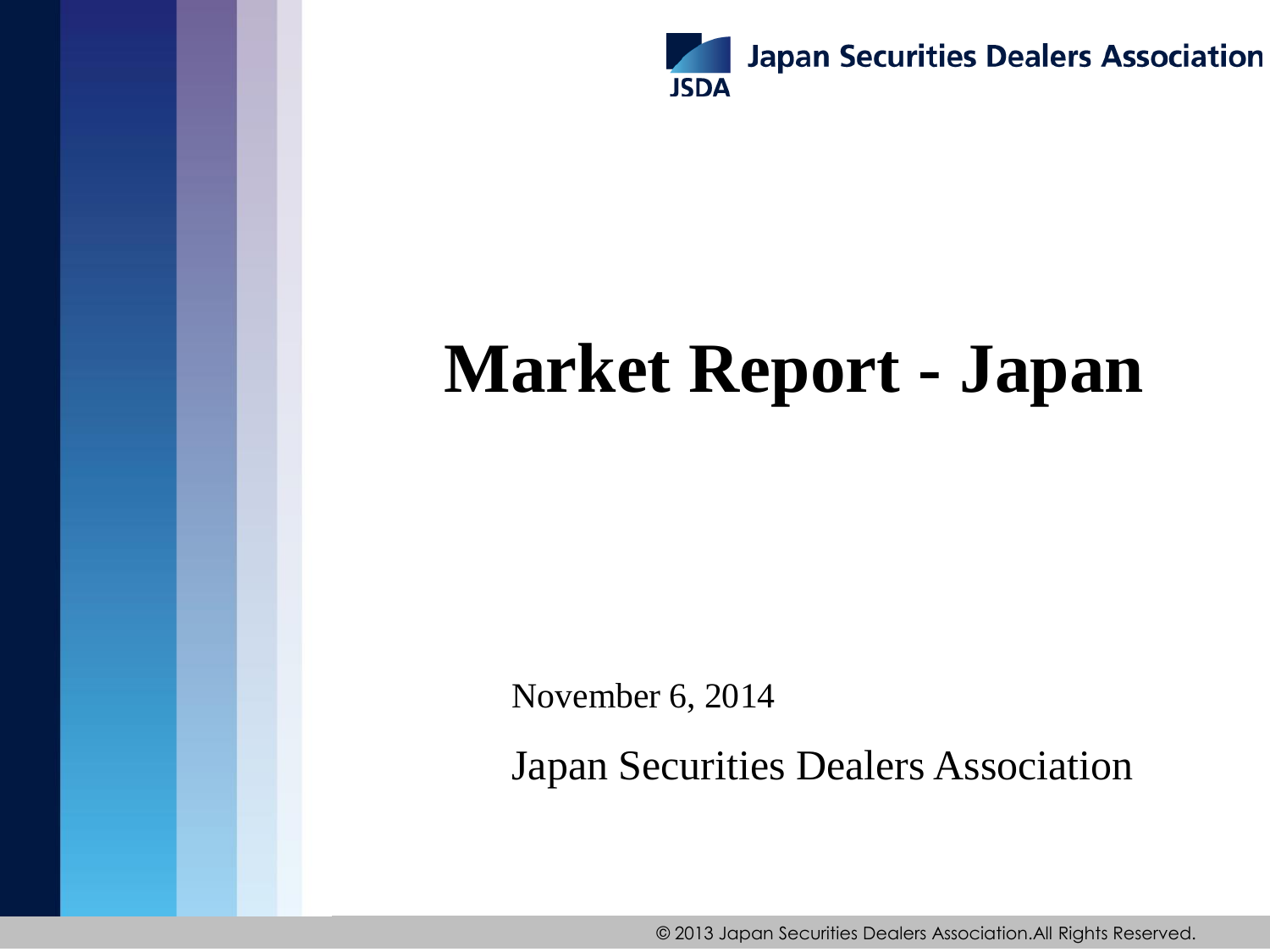### **'Abenomics'**

Since 2013, the Abe cabinet has been implementing its 'Abenomics' mix of economic reforms comprised of three dramatic strategies.

- **1. Bold Monetary Policy**
- **2. Flexible Fiscal Policy**
- **3. Growth Strategy that Promotes Private Investment**

### **Growth Strategy**

In June 2014, the government additionally announced specific reform policies including the following financial and capital markets' measures.

**1.Enhance Corporate Governance 2.Review the Investment Policy of Public/Private Pension Plans 3.Nurture Venture Enterprises 4.Corporate Tax Reform**

1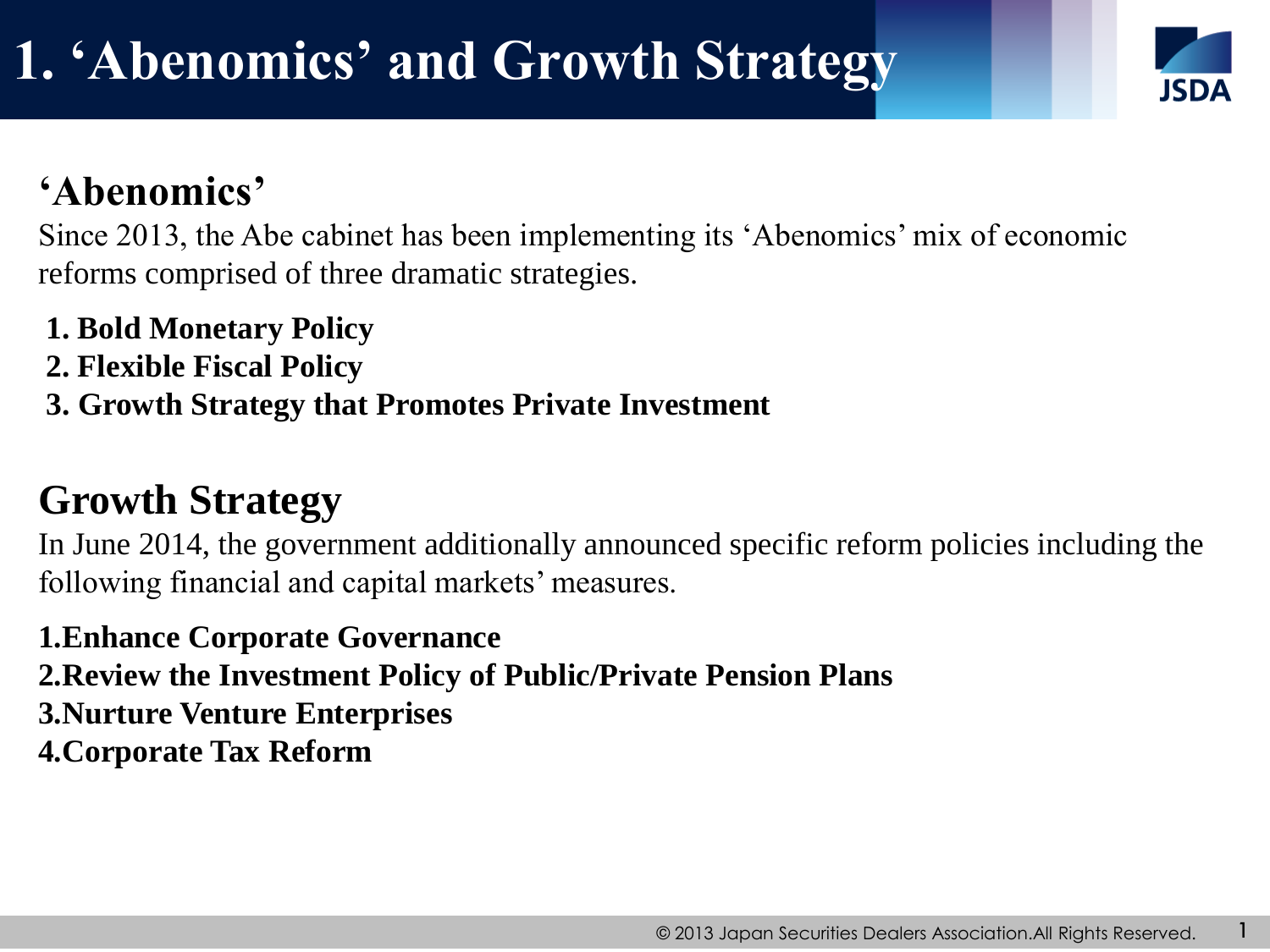# **2. Economy**



# **Major Economic Indicators**

|                                |                           | 2013    |        |        |           | 2014    |        | CY2012 |        |
|--------------------------------|---------------------------|---------|--------|--------|-----------|---------|--------|--------|--------|
|                                |                           | $1 - 3$ | 4-6    | 7-9    | $10 - 12$ | $1 - 3$ | 4-6    |        | CY2013 |
| GDP (Expenditure Approach)     |                           | 1.2     | 0.8    | 0.4    | $-0.1$    | 1.5     | $-1.8$ | $-0.1$ | 0.6    |
| Private Consumption            |                           | 0.6     | 0.5    | 0.1    | 0.2       | 1.3     | $-3.2$ | 0.1    | 0.4    |
|                                | Consumption of Households | 0.6     | 0.5    | 0.1    | 0.2       | 1.2     | $-3.2$ | 0.1    | 0.4    |
|                                | Excluding Imputed Rent    | 0.6     | 0.4    | 0.1    | 0.2       | 1.2     | $-3.2$ | 0.1    | 0.3    |
| Private Residential Investment |                           | 0.0     | 0.1    | 0.1    | 0.1       | 0.1     | $-0.3$ | 0.0    | 0.1    |
| Private Non-Resi. Investment   |                           | $-0.3$  | 0.2    | 0.1    | 0.1       | 1.1     | $-0.7$ | $-0.2$ | 0.0    |
| Change in Private Inventories  |                           | 0.1     | $-0.4$ | 0.2    | $-0.1$    | $-0.5$  | 1.4    | 0.0    | $-0.1$ |
| Government Consumption         |                           | 0.2     | 0.1    | 0.0    | 0.0       | 0.0     | 0.0    | 0.1    | 0.1    |
| Public Investment              |                           | 0.2     | 0.3    | 0.3    | 0.1       | $-0.1$  | 0.0    | 0.1    | 0.2    |
| Change in Public Inventories   |                           | 0.0     | 0.0    | 0.0    | 0.0       | 0.0     | 0.0    | 0.0    | 0.0    |
| Net Exports                    |                           | 0.4     | 0.1    | $-0.4$ | -0.6      | $-0.2$  | 1.1    | $-0.2$ | $-0.1$ |
|                                | Exports                   | 0.6     | 0.4    | $-0.1$ | 0.0       | 1.1     | $-0.1$ | $-0.2$ | 0.2    |
|                                | Imports                   | $-0.2$  | $-0.4$ | $-0.3$ | $-0.6$    | $-1.3$  | 1.2    | $-0.1$ | $-0.4$ |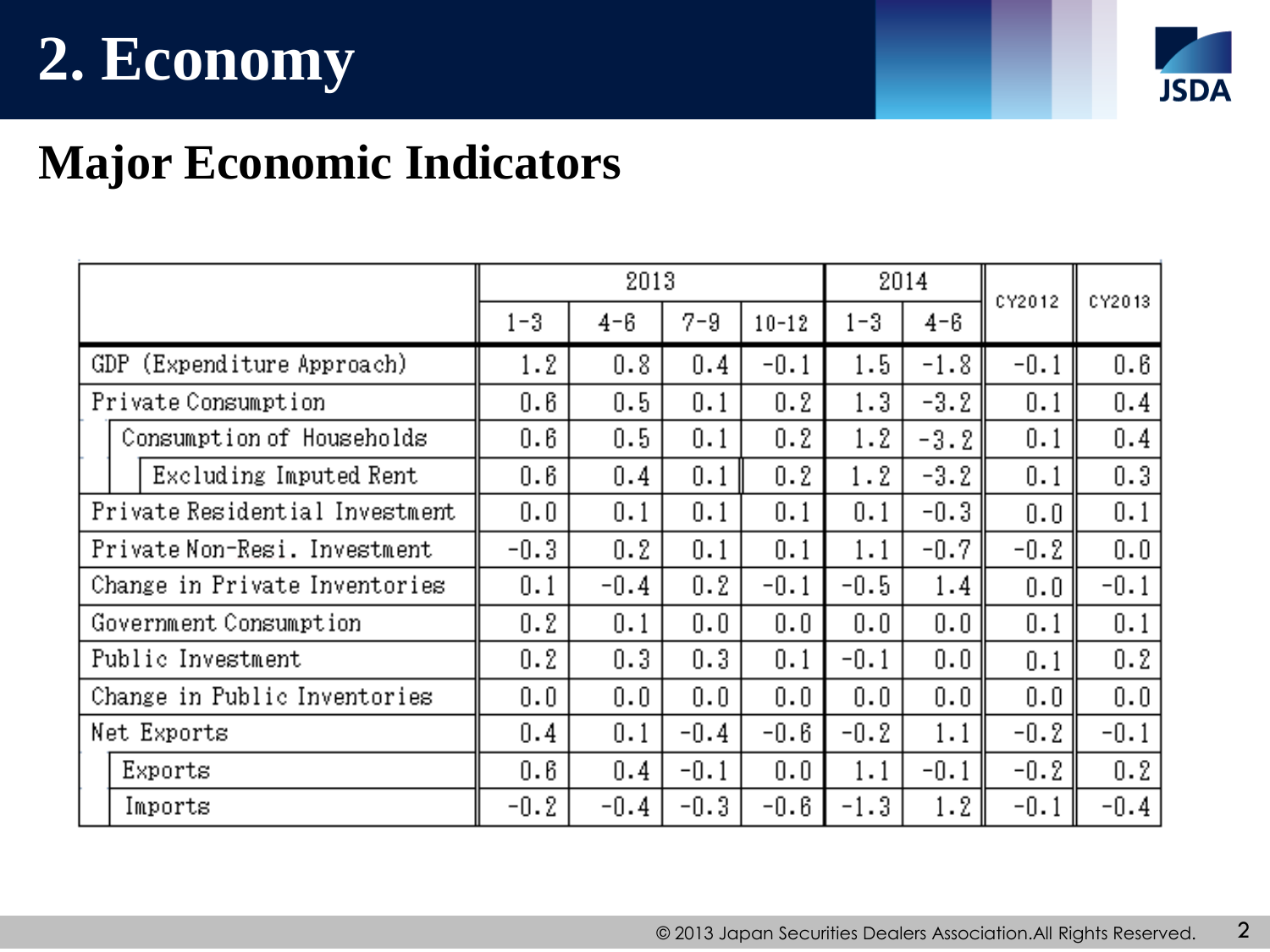# **3. Stock Market (1)**



# **Stock Prices: US (DJI), Europe (FTSE) and Japan (Nikkei 225)**

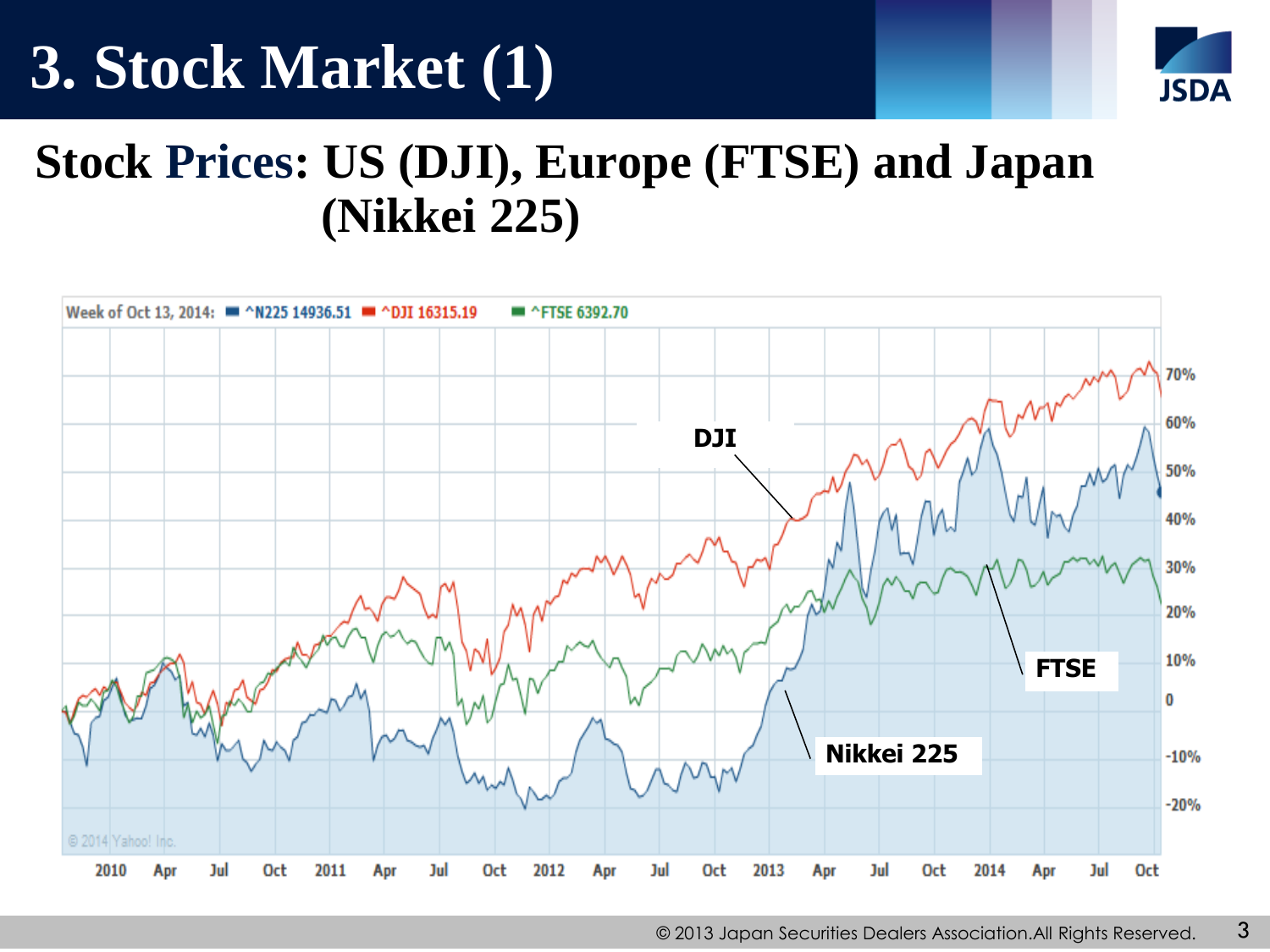# **2. Stock Market (2)**



### **Stock Prices: Hong Kong (HSI), Shanghai (SSE), Singapore (STI), India (BENSEN) and Japan (Nikkei 225)**

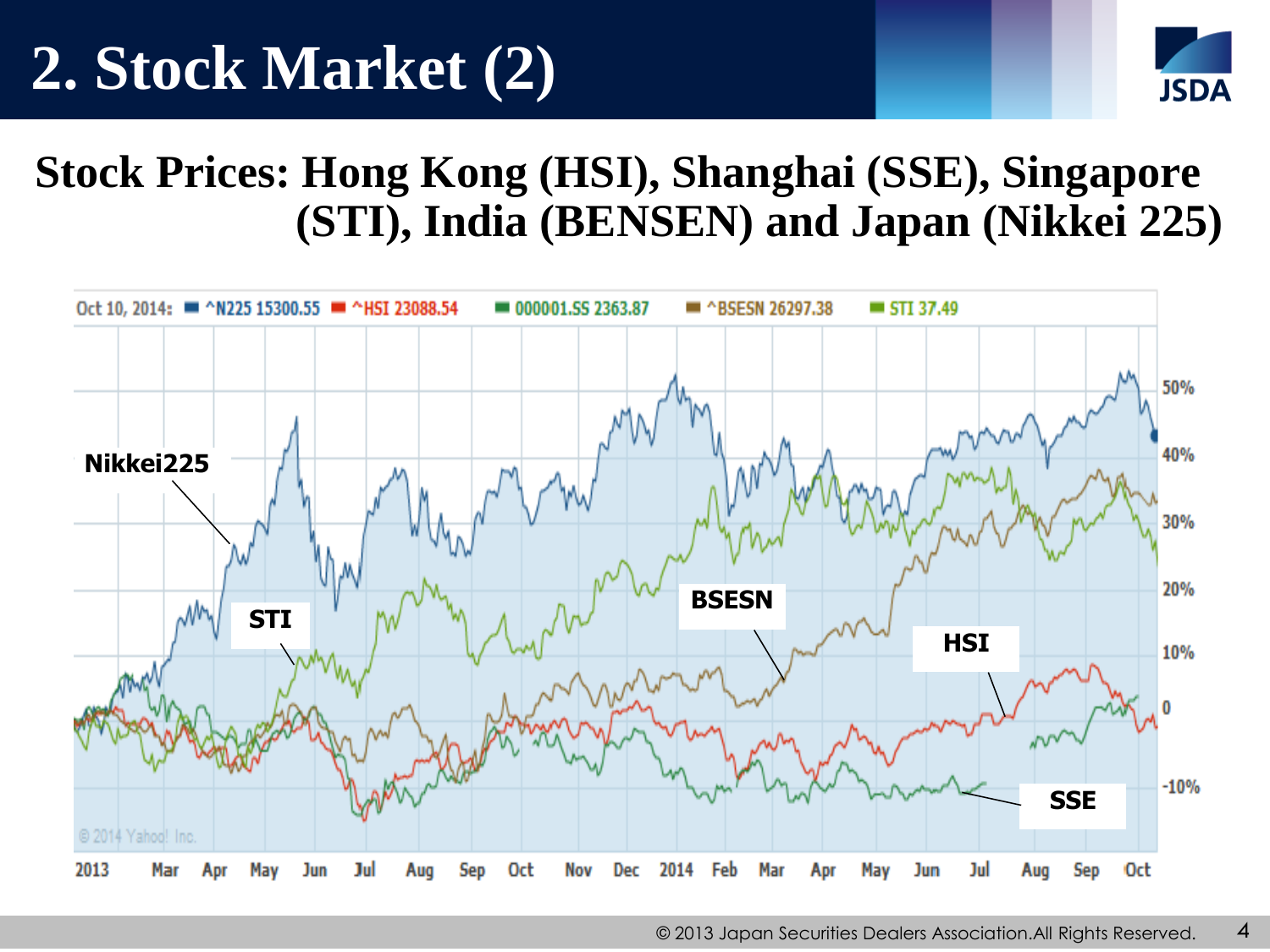# **3. Stock Market (3)**



### **Nikkei 225 Stock Average and JPY/USD Exchange Rate**

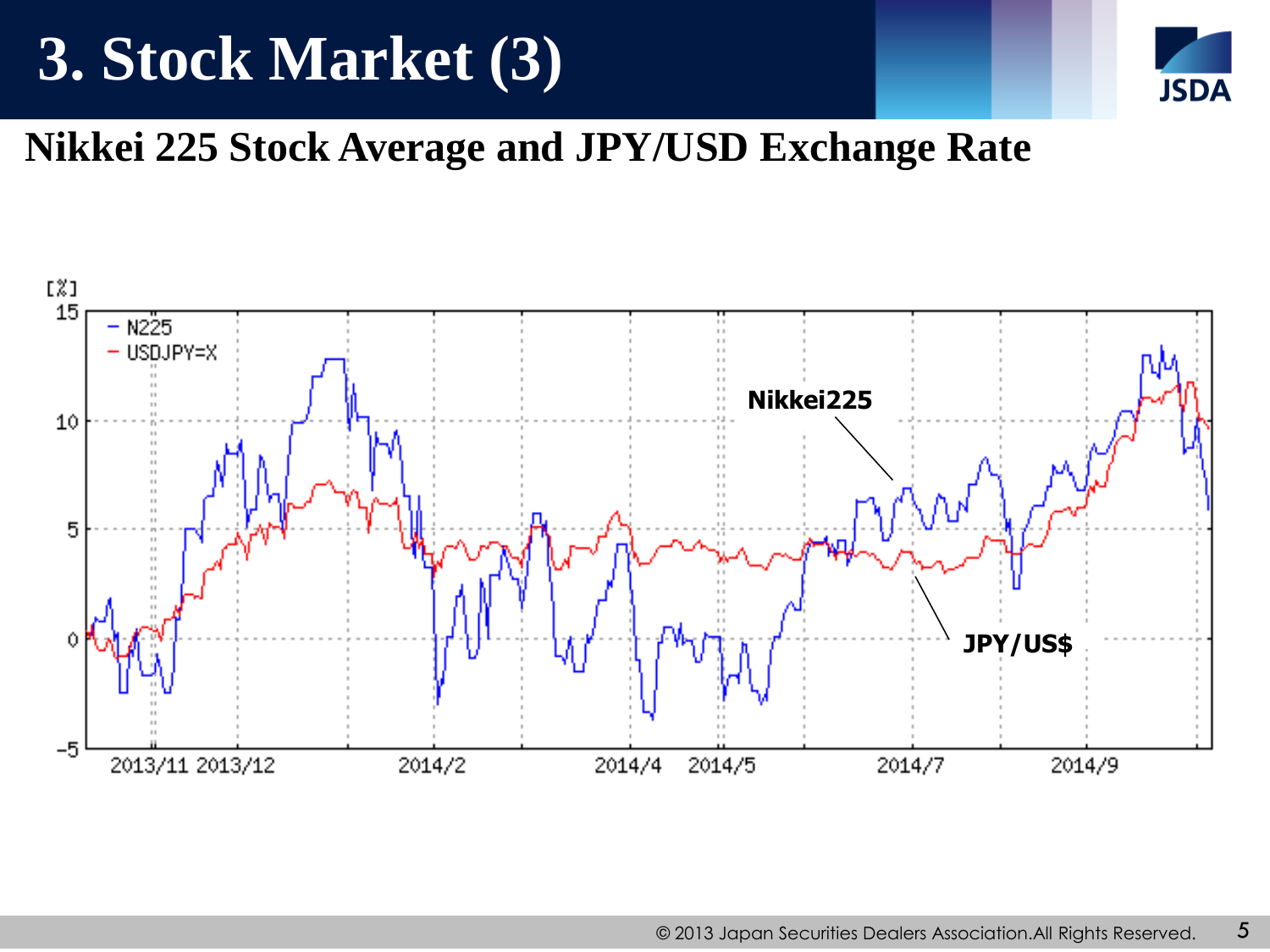# **4. Securities Industry Overview**





**Securities Firms' Performance** (FY ended Mar. 2014):

- Operating revenues up 28.9%  $( \setminus 4, 086.5 \text{bil})$ 

Breakdown:

Commission ↑ 37.2%  $( \ 2,460.9 \ 6)$  Trading gain ↑ 22.6% (\ 1,098.7 bil) Financial Revenues

↑  $9.1\%$  ( 479.8 bil)

- -Net income:  $\setminus$  921.1 bil
- 81% of Japanese securities firms recorded profits.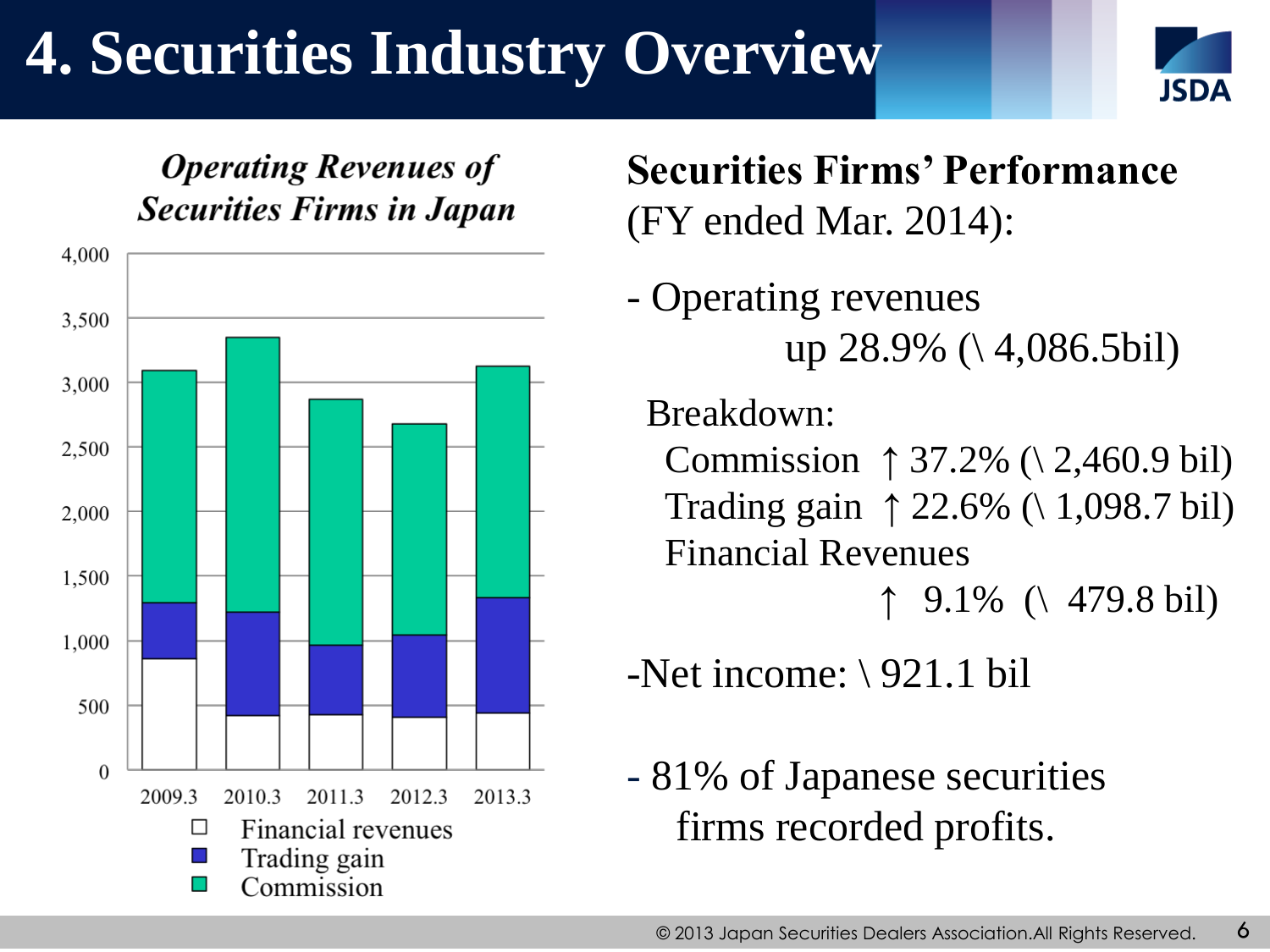# **5. Major Topics (1)**



### **1) FIEA Revision (May 2014)**

- Amendment Act of the Financial Instruments and Exchange Act (FIEA) was passed. Major revisions included:
- (1) Promoting investment-type crowdfunding
- (2) Reducing the cost burden on newly listed companies
- (3) Introduction of regulations concerning financial benchmarks

### **2) Companies Act Revision (June 2014)**

- Diet passed the Amendment Companies Act. Major revisions were:

(1) Disclosure of the reason for not choosing an outside board member (2) Introduction of a corporate auditors and directors board as a new governance structure

(3) Introduction of a new regulation for third-party allocations of new shares resulting in a change in the controlling shareholders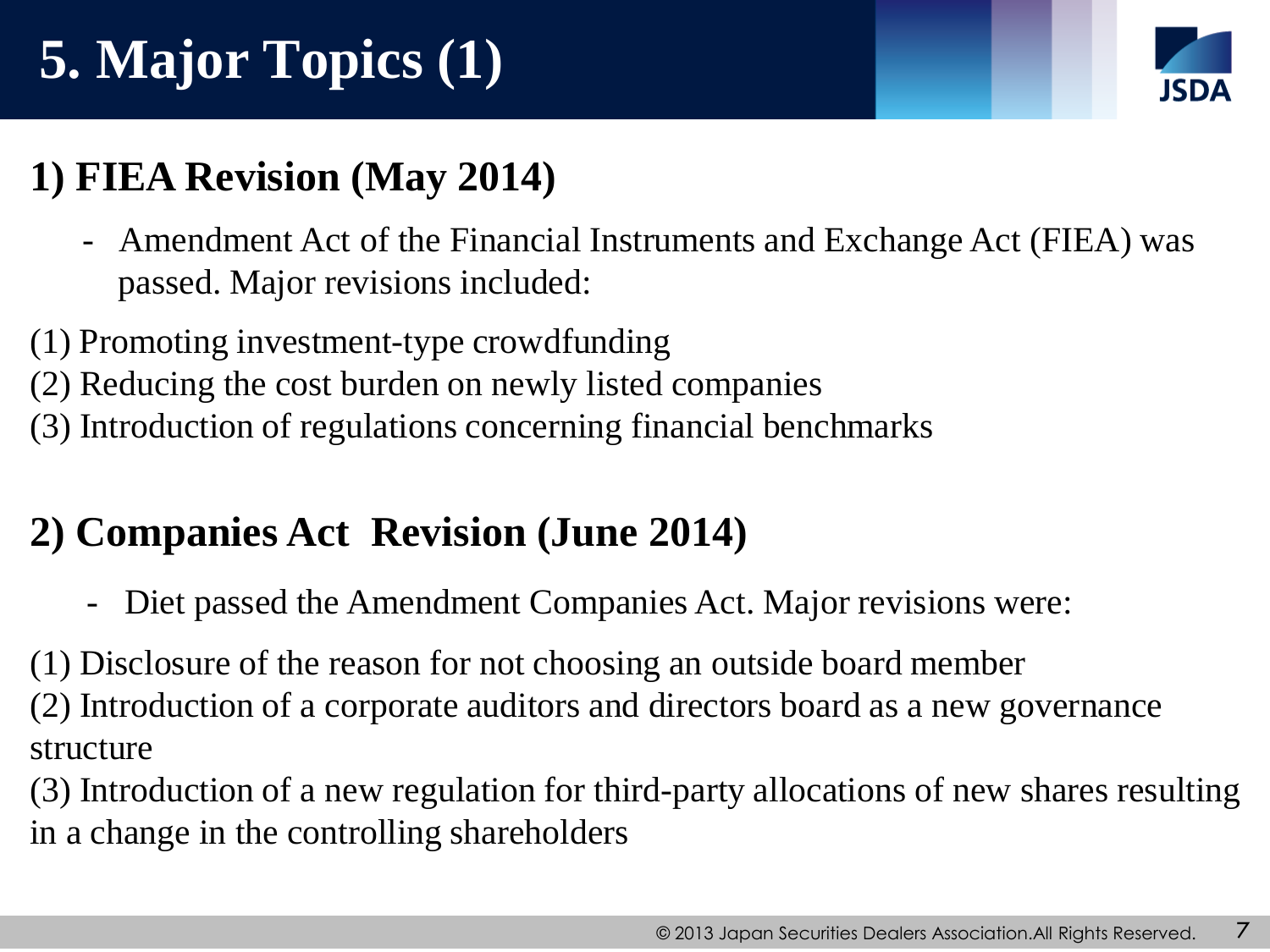# **5. Major Topics (2)**



### **1) Self Regulation Revision**

 - JSDA also revised the related self-regulatory rules along with the FIEA revision and so on. Major revisions were:

(1) Revising regulations regarding solicitation of investments from elderly customers (2) Introducing "Rules Concerning Binary Options Transactions"

(3) Revising regulations for the reporting and public announcement of corporate bond trading information

### **3) Financial and Securities Taxation**

- Introduction of 'NISA' (January 2014~)

 A tax exemption scheme for small amount investment by individuals, modeled after the ISA (Individuals Savings Account) in the UK.